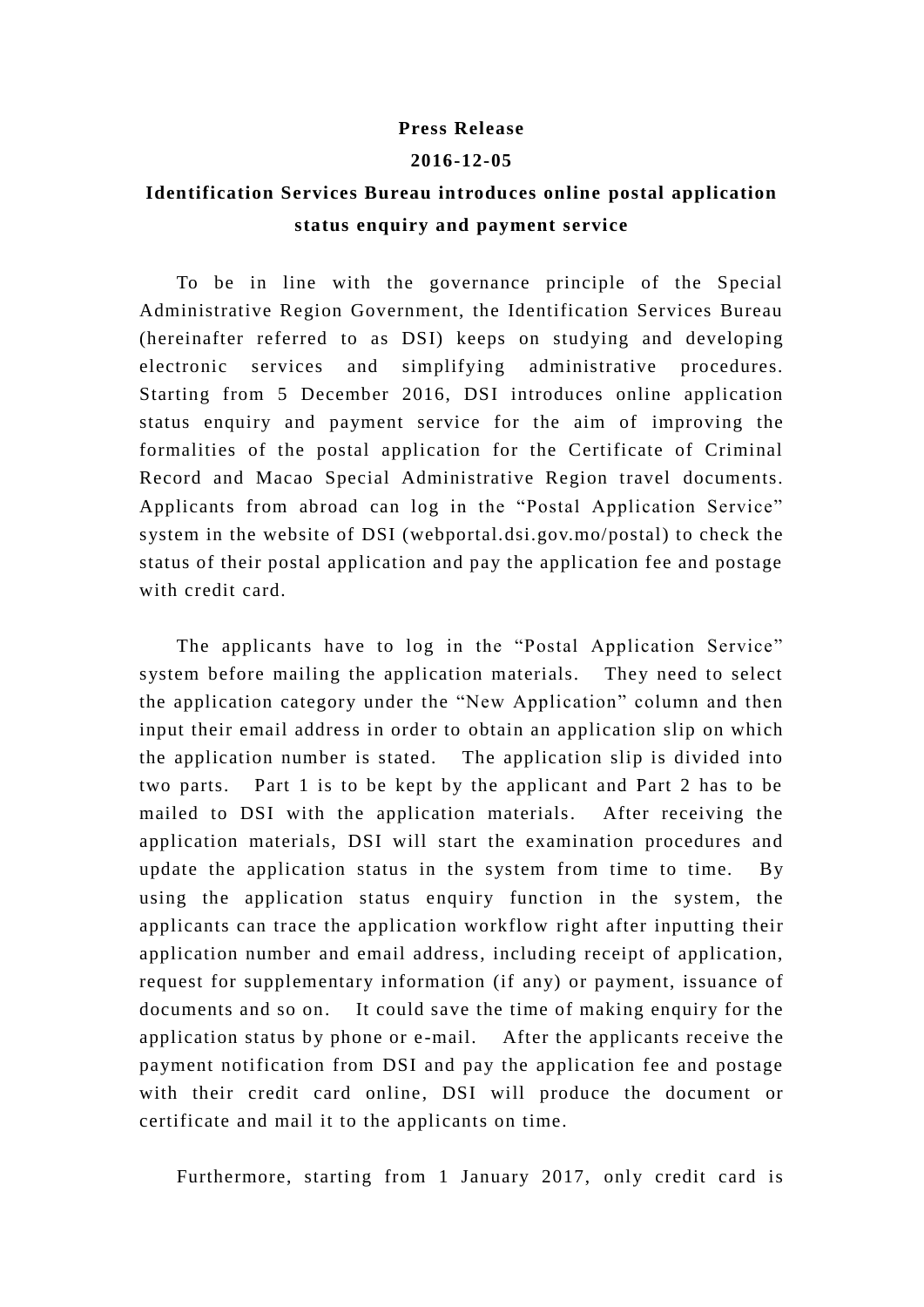accepted for paying the application fee and postage of all postal applications, replacing the current practice of paying by bank draft. It could save the cost and inconvenience that applicants will encounter when buying bank drafts, as well as the processing fee for cashing the bank draft at banks. Besides, it will avoid the delay in the application progress in case of any problem arises in cashing the bank draft. These will bring greater convenience to the applicants from abroad.

DSI will continue to study the possibility of providing more convenient electronic services for citizens. For details of the above-mentioned service, please go to the website of DSI [\(www.dsi.gov.mo\)](http://www.dsi.gov.mo/).



**Identification Services Bureau introduces online postal application status enquiry and payment service**